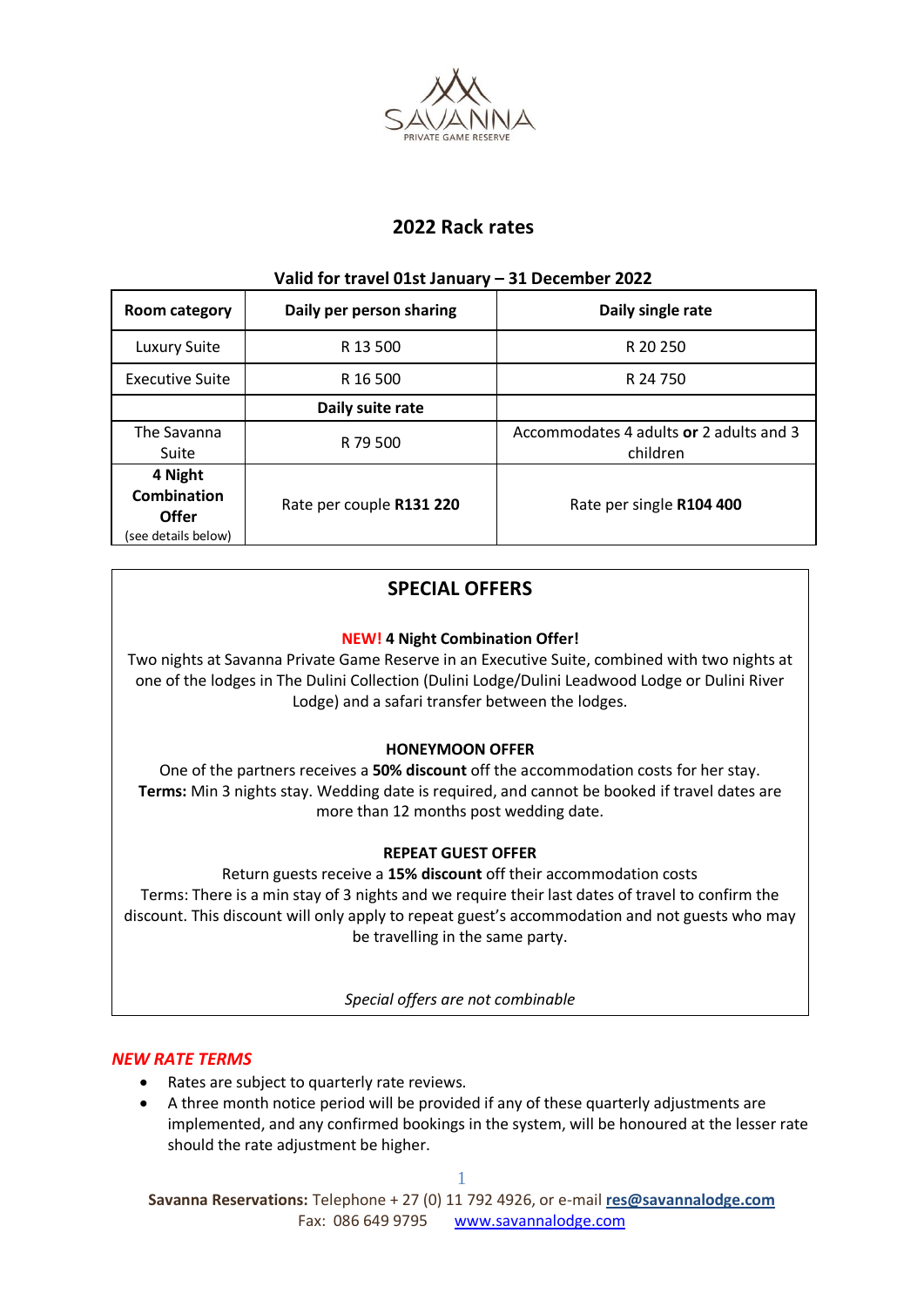

#### **RATES INCLUDE**

Accommodation, two game drives per day, all meals, teas and coffees, drinks (house wines, local brand spirits, beers and soft drinks), minibar, refreshments on game drive, bush walks, wifi, laundry service, transfers to and from the lodge airstrip and VAT.

#### **RATES EXCLUDE**

Curio shop purchases, gratuities, telephone calls, spa treatments, SSW guest conservation contribution (GCC), gate entrance fees, aircraft landing and departure fees, Ulusaba passenger taxes and airport transfers.

**\*\* Please note that the Sabi Sand Guest Conservation Contribution (GCC) fee of R168 per person per night (Vat Inc) will be added to the above rates and will be invoiced with the accommodation, max 3 night charge. (***R168 is an estimate for 2022 as rates have not been released yet***)**

#### **CHILD RATE**

Children are considered to be 8-16 years. Sharing with an adult they will pay 50% of the full rate. From 17 years and older, full adult rate will apply.

#### **ACCOMMODATION**

- Luxury Suites Four air conditioned suites with outside shower and mini bar with coffee machine, with decks and heated plunge pools. (approx. 123m2)
- Executive Suites Three air conditioned suites with lounge area, heated plunge pool, outside shower and mini bar with coffee machine. (approx. 180m2)
- Savanna Suite Two air conditioned suites with lounge area, heated plunge pool, outside shower and mini bar with coffee machine. Separate lounge with veranda divides the two Suites. The Savanna Suite can be sold as two bedrooms with private facilities or two individual suites. Excluding the lounge. When sold as two individual suites it does not include the lounge, private Land Rover, private dining and waiter in attendance. (approx. 449m2)

Please note that each Suite may accommodate double or twin beds and the Executive and Savanna Suites can accommodate an extra person.

#### **LODGE FACILITIES**

A well-equipped gym, wine cellar, lounge and library loft, a computer and internet in the library, WiFi in guest rooms, boma, main lodge swimming pool and curio shop.

#### **ARRIVAL / DEPARTURE**

Guests may arrive any time from 13h00, and the rooms are to be vacated by 11h00. Our lunch starts at 15h00 and thereafter we depart for the evening game drive.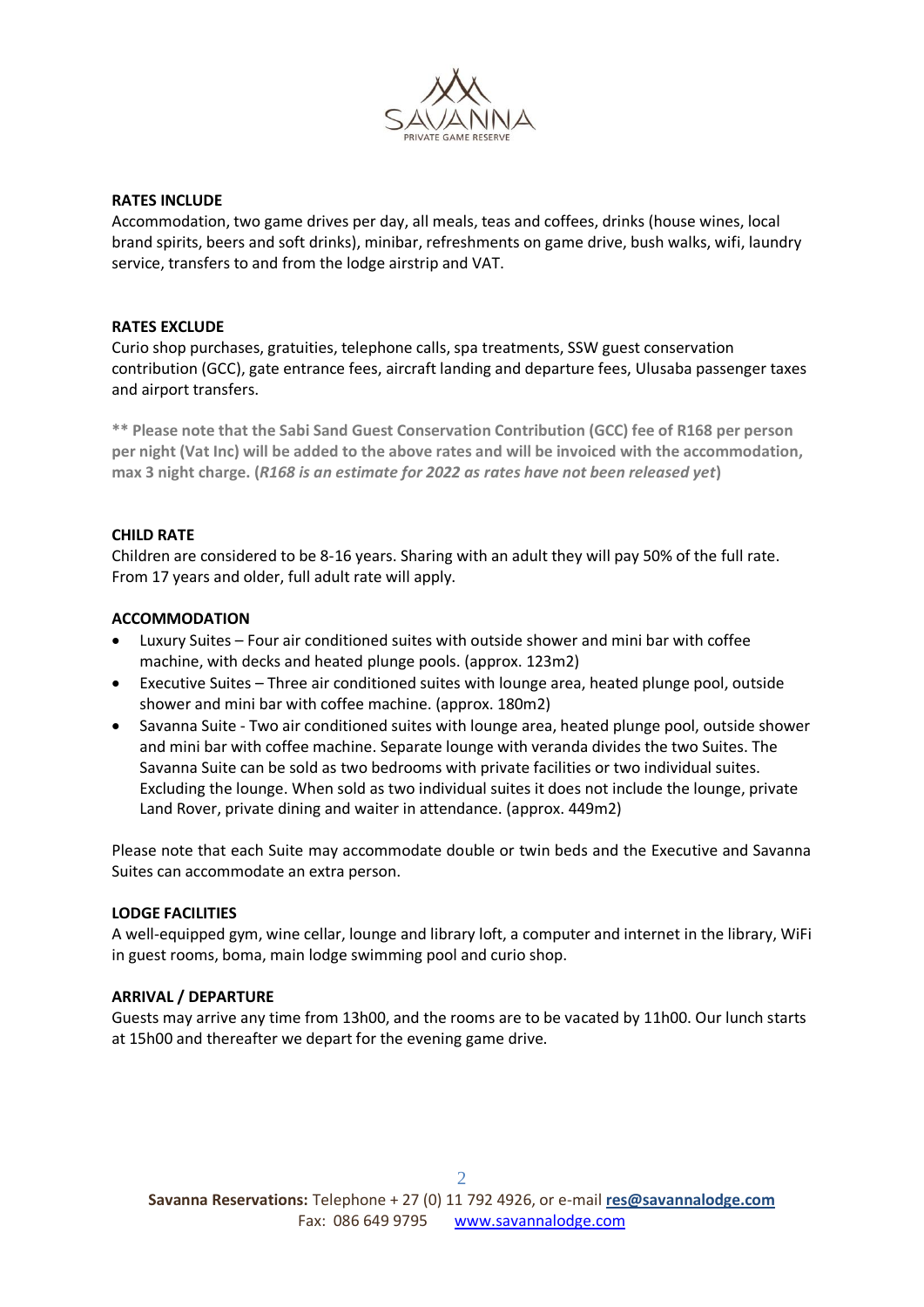

### **CHILDREN**

Children of any age may be accommodated in the Savanna Suite if it is sold as one unit. We regret that we do not accommodate children under the age of 8 years, unless the whole camp is booked.

Children 8-16 years, sharing with an adult pay 50% of the full rate. From 17 years and older, full adult rate will apply.

**TRIPLE ROOMS** are on a request basis and subject to availability and lodge numbers. Child rates will apply for a 08-16 year old sharing with parents.

### **WHAT TO PACK**

- Comfortable walking shoes
- Sun hat, sunglasses & sun block
- Cameras & binoculars
- Anti-malaria precautions (please consult your doctor/pharmacist)
- Light, neutral colour clothing & swimming costume
- Warm clothing is essential in Winter (i.e. May to September)

### **SABI SAND WILDTUIN GATE ENTRY FEES**

Our closest gate entry is Newington Gate. You need to pay R341 per vehicle entrance fee (incl driver), plus R154 per person (*fees for 2022 have not been released so these are estimated with a 10% increase on 2021 rates).* 

Keep the slips, as you will need them on departure.

\*Gate entry fees are subject to changes implemented by the Sabi Sand Wildtuin.

# **ARRIVING BY AIR (information based on pre-Covid Travel)**

Our closest landing strip is the Ulusaba airstrip which is used by lodges in the Western sector; we offer a complimentary transfer service to and from the lodge. Federal Air has daily scheduled flights to and from Johannesburg into this airstrip.

Airlink fly into Kruger Mpumalanga Airport (KMIA) as well as Skukuza (SKZ) from various domestic and regional destinations. Clients flying into either of these airports would need to self drive or book a road transfer to get to the lodge. Airlink also provide a Lodge Hop service from KMIA and SKZ to Ulusaba airstrip (ULX).

\*Please note that all passenger taxes, aircraft landing fees and other airport taxes are excluded from our rates and are set and changed by Ulusaba.

# **POSSIBLE EXTRA CHARGES**

**Road transfer** companies normally include the SSW Gate entry fees in their quotes- but it is your responsibility to check that it is included if you are booking these transfers.

For all guests **flying** into/out of the Ulusaba Airstrip (on any airline) there is a R358 per person Ulusaba passenger tax (*Estimated 2022 rate with a 10% increase on 2021*), that needs to be quoted to the client over and above the flight costs. These fees will be added in your accommodation invoice once you have notified us of the flight details.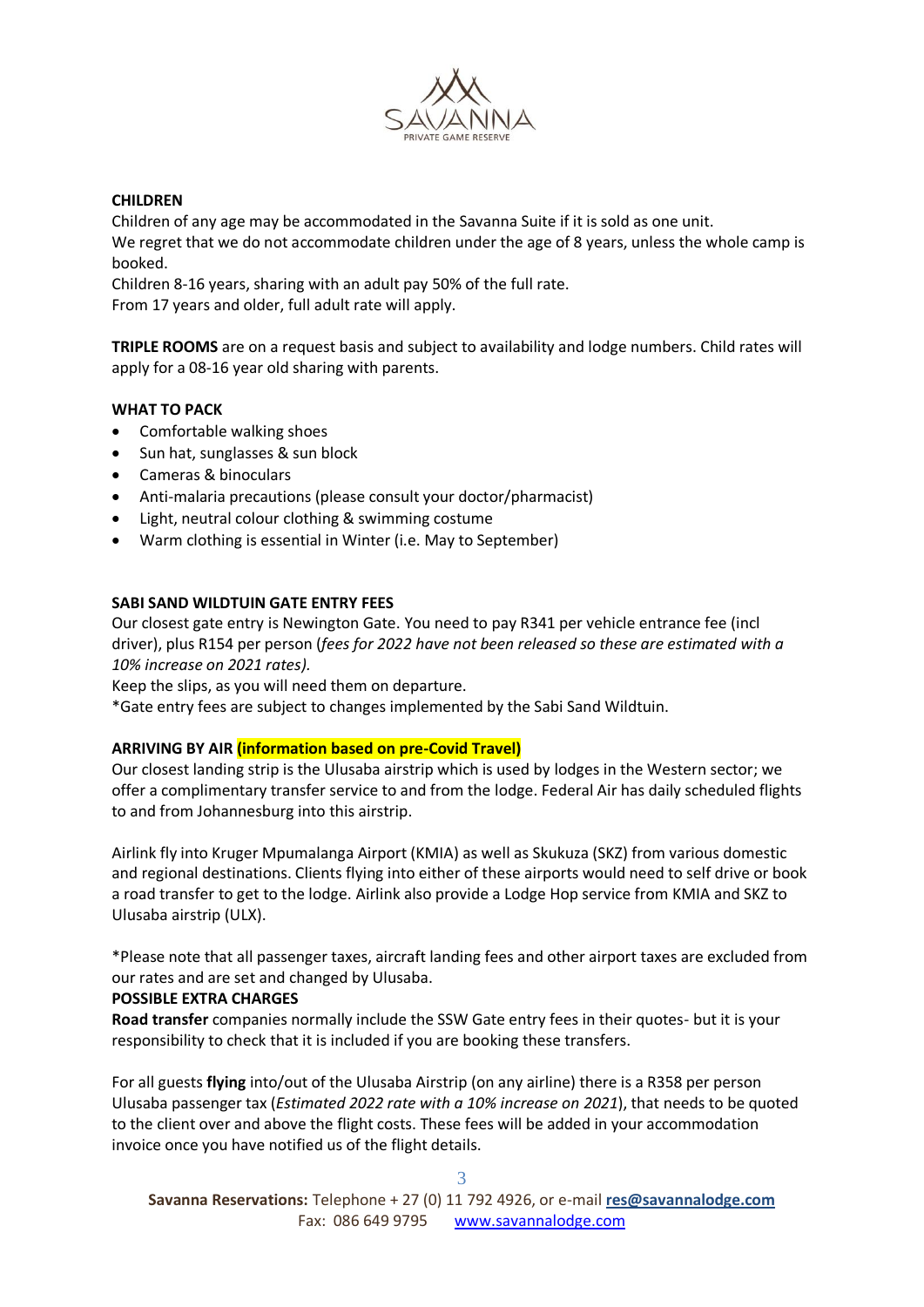

For **Private Charters** making use of the Ulusaba airstrip, a landing fee and an overnight fee will apply. This is charged by the charter companies directly, and these fees are generally in excess to the actual cost of the flight quoted by the charter company. It is your responsibility to check if they have been included or not.

# **PROVISIONAL BOOKINGS**

Provisional bookings will hold for a maximum of 14 days, after which there will be an automatic release of the space. This is a system driven release and you may not be notified or reminded. We recommend that the Agent be in possession of full pre-payment when making the booking.

### **Payment for FIT reservations**

A 30 day pre-payment is required unless otherwise agreed by management.

# **Standard Terms and Conditions for FIT bookings (1 or 2 suites):**

- Three weeks before arrival: 50% of full amount
- Two weeks before arrival: 75% of full amount
- One week or less: 100% of full amount
- In a case for a deferral all money received (including the deposit) can be held and used against a future reservation.
- Extra cancellation charges may occur from 3rd Party suppliers (Flights/Transfers). We advise that all travellers purchase travel insurance that provides full cancellation cover.
- Should guests not be able to travel due to Covid related conditions (as per the below Covid Cancellation T&C's) we will allow booking deferment to alternate dates within a 14 month period from original travel dates.

#### **Small Group Booking Terms and Conditions (3 or more suites) :**

- A Small group refers to a booking of 3 or more suites at one lodge.
- Pilot/Guides rooms are not included in calculating the override.
- 25% non-refundable deposit 9 months prior to arrival
- Balance of payment due 90 days prior to arrival
- Should the reservations department require the accommodation that is being held by the group for the same dates, we will request the group to supply us with an immediate 25% non-refundable deposit.
- 100% cancellation fee will be applicable for any number of rooms cancelled within the 90 day period prior to arrival.
- In a case for a deferral all money received (including the deposit) can be held and used against a future reservation.
- Extra cancellation charges may occur from 3rd Party suppliers (Flights/Transfers). We advise that all travellers purchase travel insurance that provides full cancellation cover.
- Should guests not be able to travel due to Covid related conditions (as per the below Covid Cancellation T&C's) we will allow booking deferment to alternate dates within a 14 month period from original travel dates.

#### **Full Camp Booking Terms and Conditions:**

A full camp booking will receive a 5% override on nett accommodation rates.

4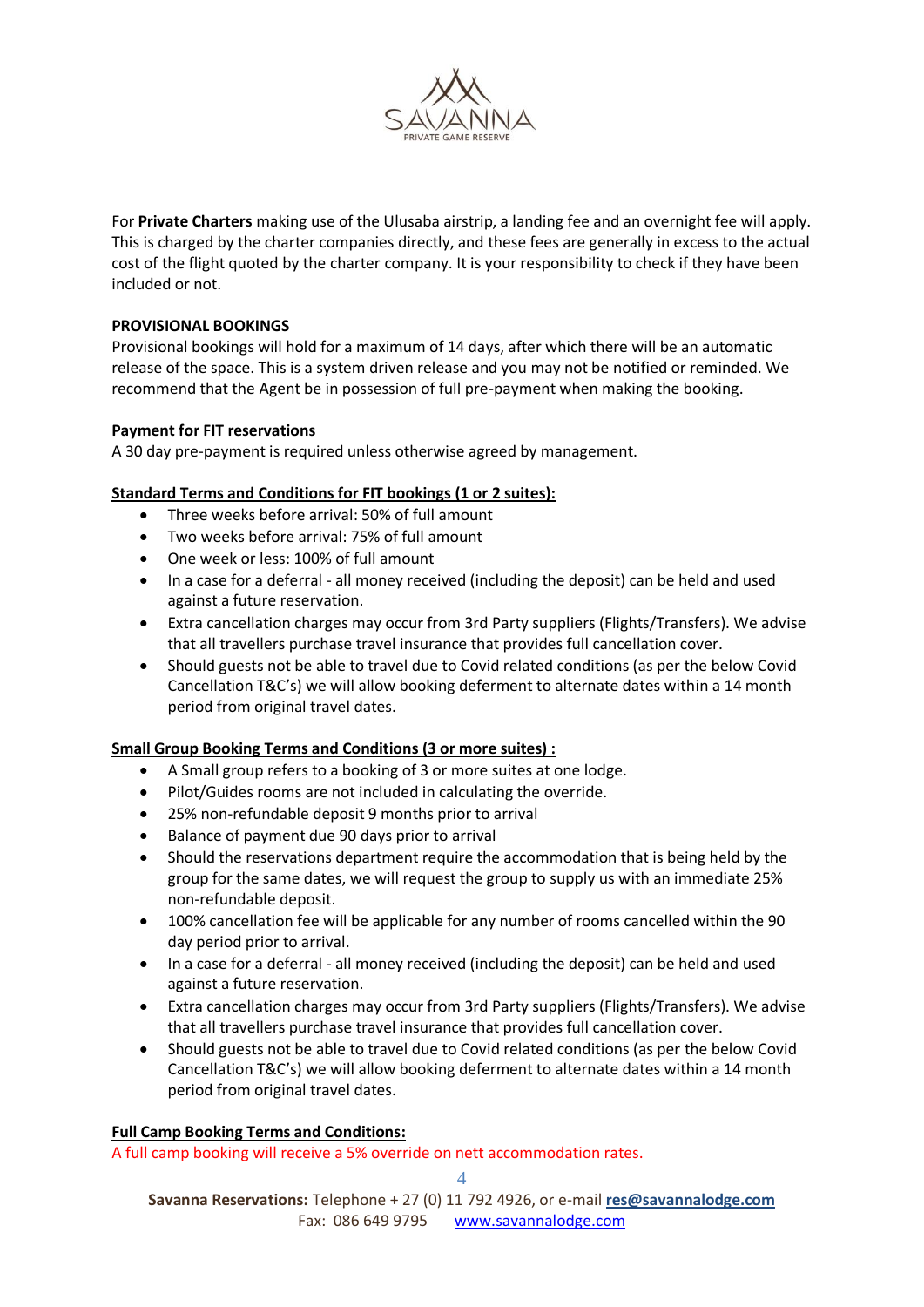

- Full camp refers to all guest rooms being occupied by a minimum of 2 full paying guests.
- Pilot/Guides rooms are not included in calculating the override.
- 25% non-refundable deposit 9 months prior to arrival
- Balance of payment due 90 days prior to arrival
- Should the reservations department require the accommodation that is being held by the group for the same dates, we will request the group to supply us with an immediate 25% non-refundable deposit.
- Cannot be combined with any special offers.
- 100% cancellation fee will be applicable for any number of rooms cancelled within the 90 day period prior to arrival and the 5% override will fall away.
- In a case for a deferral all money received (including the deposit) can be held and used against a future reservation.
- Extra cancellation charges may occur from 3rd Party suppliers (Flights/Transfers). We advise that all travellers purchase travel insurance that provides full cancellation cover.
- Should guests not be able to travel due to Covid related conditions (as per the below Covid Cancellation T&C's) we will allow booking deferment to alternate dates within a 14 month period from original travel dates.

# **Covid Cancellation Terms and Conditions:**

In the event of a cancellation due to the following COVID19 reasons, no cancellation penalty will be applied;

- Should the South African government suddenly prohibit guests travelling into South Africa by way of lock down or International border closure from the guest's country of residence
- Should the government in the guest's country of residence suddenly prohibit travel from the guests' country of residence or prohibit travel to South Africa.
- Should airlines cancel flights to South Africa.
- The guest has contracted COV19 within 72 hours of estimated arrival and is in quarantine or undergoing treatment.
- The guest has tested positive at the airport on said arrival and is not allowed to travel.

# **BANKING DETAILS**

Savanna Private Game Reserve Nedbank – Nelspruit Account No: 1589326318 Branch Code: 158952 Swift Account Number: NEDSZAJJ

# **TRAVEL INSURANCE**

Please ensure that you have taken out comprehensive travel insurance that will cover cancellation fees should you have to cancel your trip in any event.

# **NO SMOKING POLICY**

In the interest of health and safety, the lodge observes a strict non-smoking policy. Smoking is not allowed in the suites or on game drives. It is only permitted in designated smoking areas in the lodge, and during drinks breaks on game drives. **MALARIA**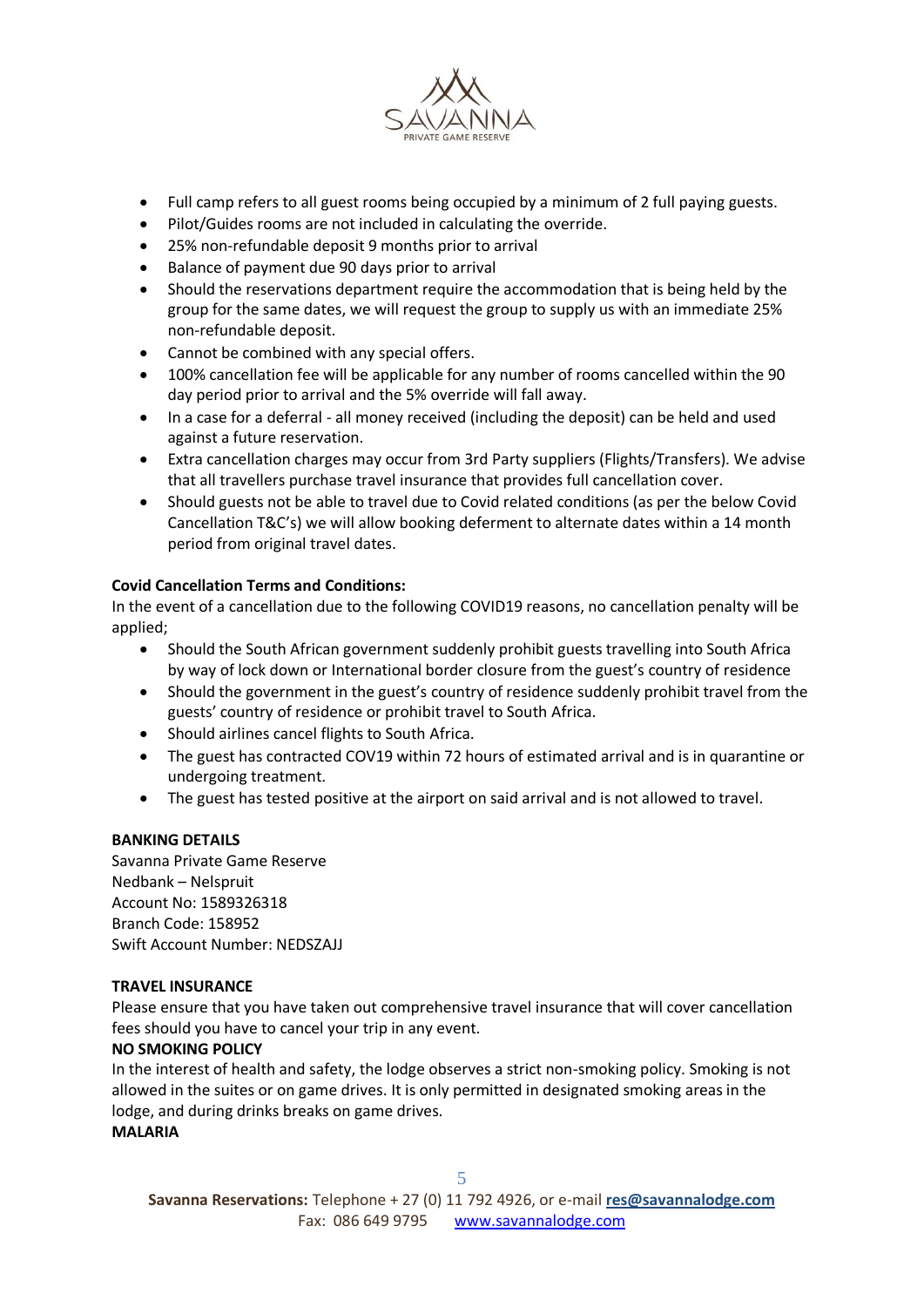

As malaria is present in the Mpumalanga region where the lodge is situated, it is essential to ensure that anti-malaria precautions be taken throughout the year. Please consult your doctor or pharmacist. Further information can be obtained from the Kruger National Park Malaria Hotline on +27 (0) 822341800 or +27 (0) 822341800.

#### **MARKETING & SALES**

Sales Manager: Jaryd Povall Tel + 27 11 792 4926 cell +27 66 474 7172 [jaryd@savannalodge.com](mailto:jaryd@savannalodge.com)

Marketing manager: Karen McEwan cell + 27 71 676 9721 [karen@savannalodge.com](mailto:karen@savannalodge.com)

Africa in Focus are our South African based marketing representation company + 27 13 750 0118

#### **Directions to Savanna Private Game Reserve**

#### **Distances**

Johannesburg/Pretoria to Savanna: approximately 5 ½ hours' drive (480km) KMIA (Nelspruit) to Savanna: approximately 1 ½ hours' drive (130km) Skukuza to Savanna: approximately 1 hour drive (50km) Hoedspruit to Savanna: approximately 2 hours' drive (130km)



#### **From Johannesburg or Pretoria:-**

- Take the N12, or N4 highway to Nelspruit.
- From Nelspruit, head towards White River.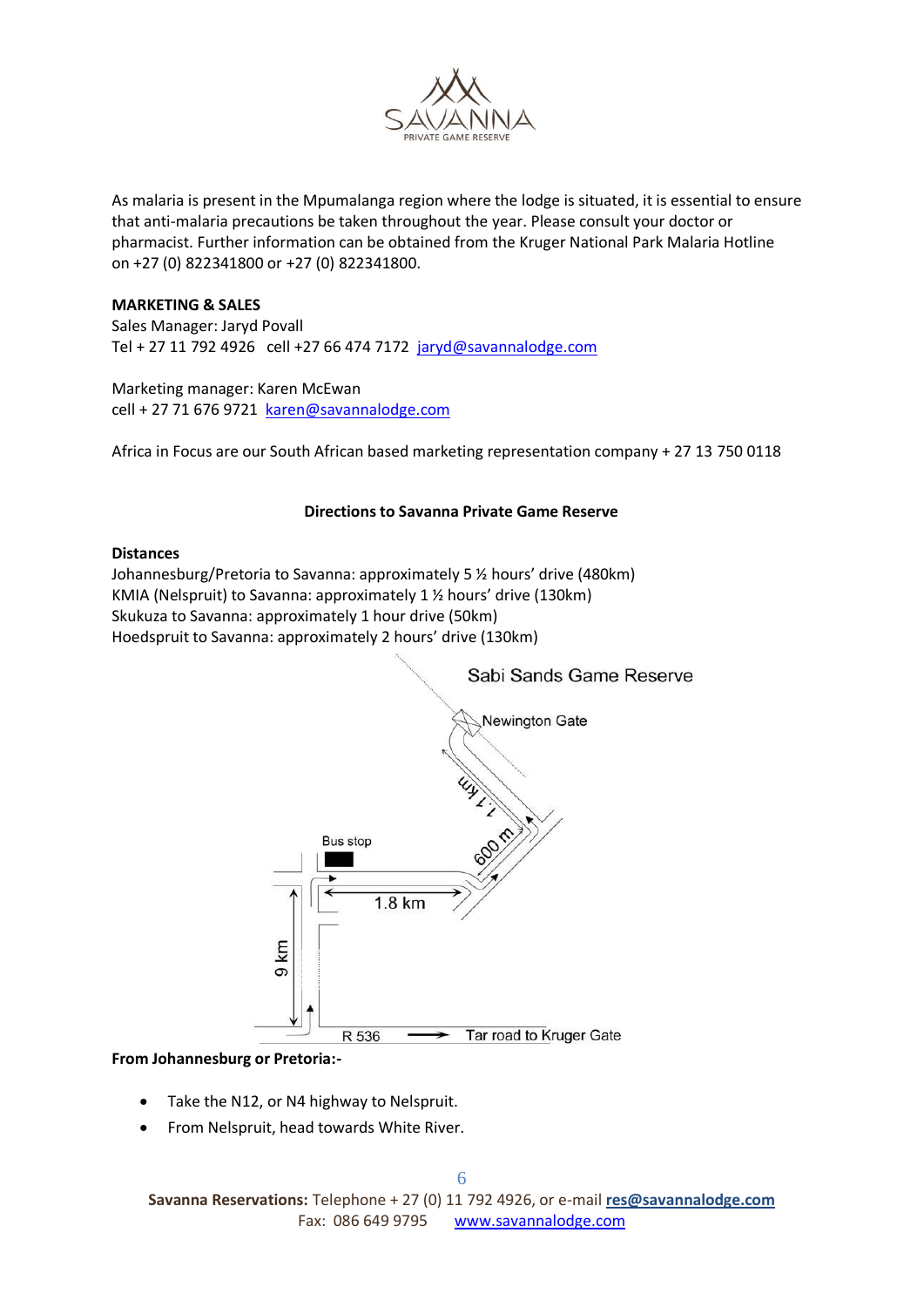

- From White River, take the R40 to Hazyview. You will reach a T junction where you turn left and head into Hazyview.
- Go through Hazyview town.
	- $\triangleright$  Pass the first stop street (Mug and Bean and Total Garage on right)
	- $\triangleright$  Pass the second stop street (Toyota dealership on right)
	- $\triangleright$  Pass the third stop street (Little Pilgrims hotel on right and Tyremart on the left)
	- $\triangleright$  Pass through the robot (Engen garage on the right)
	- $\triangleright$  Pass under a foot bridge and turn right at the robot just after the footbridge onto the R536. Sign boards to Kruger National Park and Kruger Gate.
	- $\triangleright$  Pass through roundabout at shopping centre.
	- $\triangleright$  Pass second roundabout (Kruger Park lodge on left).
- After approximately 34km, turn left at the Sabi Sand Newington Gate sign. This road is directly opposite the Elephant Point main gate entrance.
- Travel for about 9km until you reach a large intersection, where you will see the Sabi Sand Newington Gate sign.
- Turn right here onto a sand road and follow this road for 1.8km.
- At the T-junction, turn left at the Sabi Sand Newington Gate sign.
- After about 600m, turn left at the Sabi Sand Newington Gate sign. There is a Happy Homes crèche on your right.
- Follow this road for about 1 km until you arrive at Newington Gate. You need to pay R341 per vehicle entrance fee (incl driver), plus R154 per person (*fees for 2022 have not been released so these are estimated with a 10% increase on 2021 rates).*
- Once in the gate turn left and follow the signposts to Savanna Lodge, which is approximately 1 km after the gate.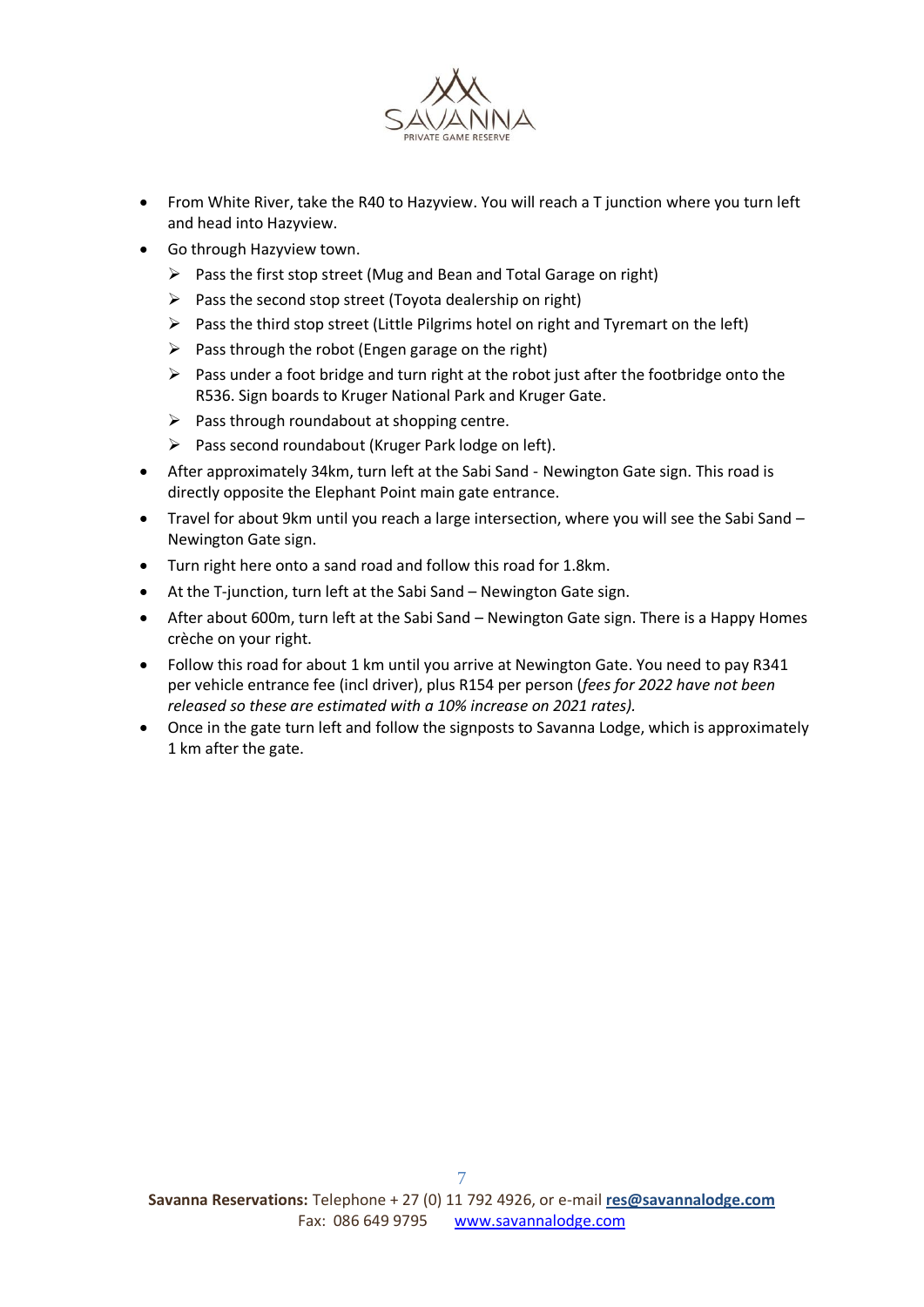

### **From KMIA (Nelspruit):-**

- From KMIA follow the signs to White River
- At the first robot, turn right towards Hazyview onto the R40
- You will reach a T-Junction just before Hazyview, where you turn left and head into Hazyview.
- Go through Hazyview town.
	- $\triangleright$  Pass the first stop street (Mug and Bean and Total Garage on right)
	- $\triangleright$  Pass the second stop street (Toyota dealership on right)
	- $\triangleright$  Pass the third stop street (Little Pilgrims hotel on right and Tyremart on the left)
	- $\triangleright$  Pass through the robot (Engen garage on the right)
	- $\triangleright$  Pass under a foot bridge and turn right at the robot just after the footbridge onto the R536. Sign boards to Kruger National Park and Kruger Gate.
	- $\triangleright$  Pass through roundabout at shopping centre.
	- $\triangleright$  Pass second roundabout (Kruger Park lodge on left).
- After approximately 34km, turn left at the Sabi Sand Newington Gate sign. This road is directly opposite the Elephant Point main gate entrance.
- Travel for about 9km until you reach a large intersection, where you will see the Sabi Sand Newington Gate sign.
- Turn right here onto a sand road and follow this road for 1.8km.
- At the T-junction, turn left at the Sabi Sand Newington Gate sign.
- After about 600m, turn left at the Sabi Sand Newington Gate sign. There is a Happy Homes crèche on your right.
- Follow this road for about 1 km until you arrive at Newington Gate. You need to pay R341 per vehicle entrance fee (incl driver), plus R154 per person (*fees for 2022 have not been released so these are estimated with a 10% increase on 2021 rates).*
- Once in the gate turn left and follow the signposts to Savanna Lodge, which is approximately 1 km after the gate.